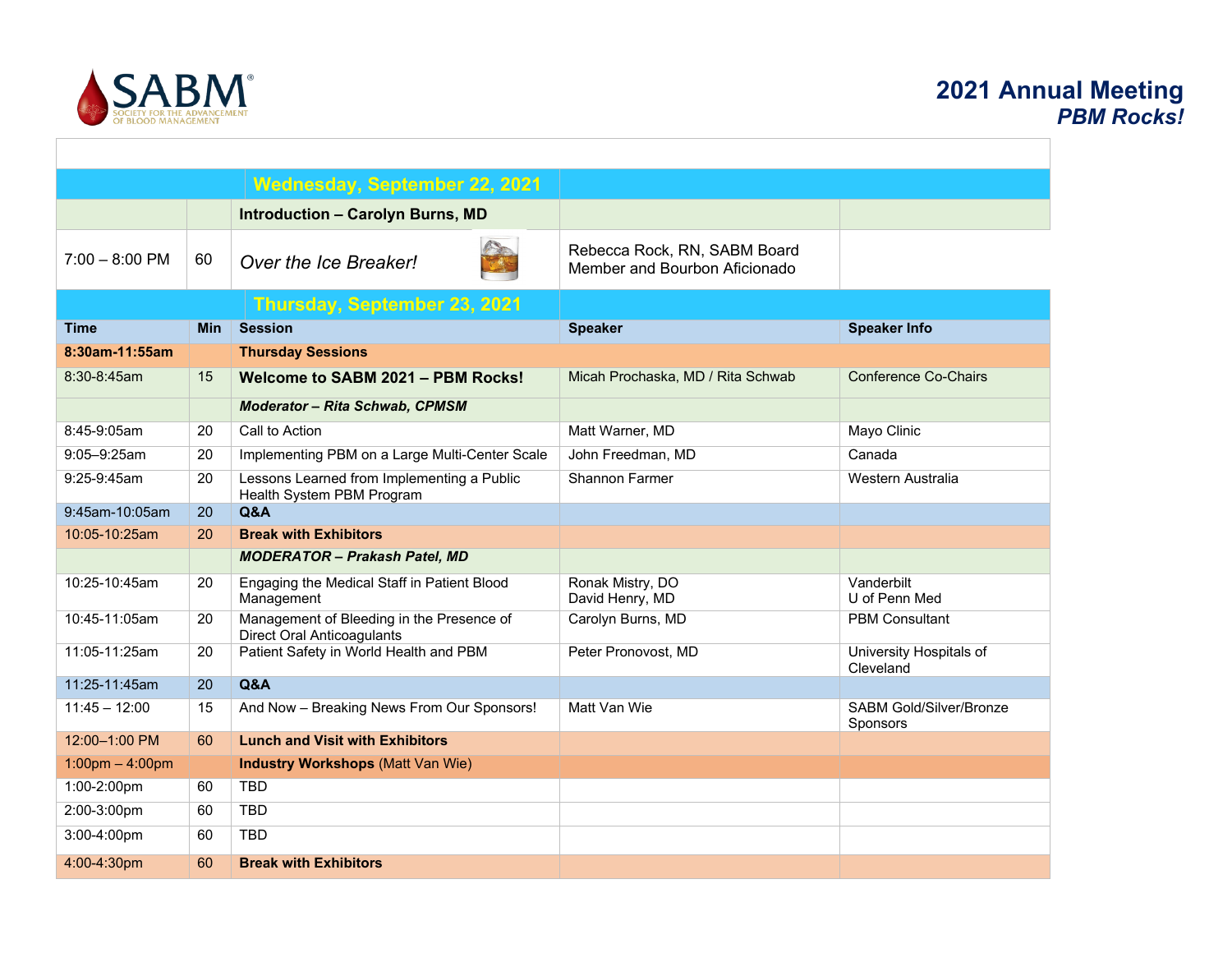| 4:30-6:15pm     | 60 | <b>Welcome and SABM Round Table</b>                                                                                                                                                                                                                                                                   |                             |                                      |
|-----------------|----|-------------------------------------------------------------------------------------------------------------------------------------------------------------------------------------------------------------------------------------------------------------------------------------------------------|-----------------------------|--------------------------------------|
| $4:30 - 4:45$   | 15 | Welcome and Opening Remarks                                                                                                                                                                                                                                                                           | Sherri Ozawa                | <b>SABM President</b>                |
| 4:45-5:30pm     | 45 | Round Table - Meet Your SABM Peers                                                                                                                                                                                                                                                                    | <b>SABM Board</b>           |                                      |
| 5:30-6:15pm     | 45 | Business Meeting, including Projects &<br><b>Publication Updates</b><br>Activity Based Cost of Platelet<br>Transfusion<br>Society of Thoracic Surgery PBM<br>Updates<br>Non-invasive hemoglobin monitoring<br>$\bullet$<br>Choosing Wisely - Peds/Neonatal<br>Iron Corner<br><b>Global Definition</b> | Sherri Ozawa, Carolyn Burns |                                      |
| <b>Time</b>     |    | Friday, September 24, 2021<br><b>Session</b>                                                                                                                                                                                                                                                          | <b>Speaker</b>              | <b>Speaker Info</b>                  |
| 8:30am-12:20pm  |    | <b>Friday Morning Sessions</b>                                                                                                                                                                                                                                                                        |                             |                                      |
|                 |    | <b>MODERATOR - Micah Prochaska, MD</b>                                                                                                                                                                                                                                                                |                             |                                      |
| 8:30-8:50am     | 20 | <b>President's Address</b>                                                                                                                                                                                                                                                                            | Sherri Ozawa, RN            | Accumen                              |
| 8:50-9:10am     | 20 | <b>President's Award</b>                                                                                                                                                                                                                                                                              | <b>TBA</b>                  |                                      |
| 9:10-9:30am     | 20 | Moving Beyond Restrictive and Liberal<br>Transfusion<br>Studies: Are We Asking the Right Questions?                                                                                                                                                                                                   | Aryeh Shander, MD           | U of FL Health                       |
| 9:30-9:50       | 20 | The START Study for Transfusion Order<br>Screening                                                                                                                                                                                                                                                    | Amie Kron, M.Sc.            | Sunnybrook Health Sciences<br>Centre |
| 9:50-10:05      | 15 | Q&A                                                                                                                                                                                                                                                                                                   | Q&A                         |                                      |
| 10:05-10:25am   | 20 | <b>Coffee Break with Exhibitors</b>                                                                                                                                                                                                                                                                   |                             |                                      |
|                 |    | <b>MODERATOR - Jessica Varisco</b>                                                                                                                                                                                                                                                                    |                             |                                      |
| 10:25-10:45am   | 20 | Patient Outcomes in Bloodless Medicine                                                                                                                                                                                                                                                                | Steve Frank, MD             | Johns Hopkins                        |
| 10:45-10:55am   | 10 | International PBM - Italy                                                                                                                                                                                                                                                                             | Samuel Mancuso, MD          | Italy                                |
| 10:55-11:05am   | 10 | International PBM - Nigeria                                                                                                                                                                                                                                                                           | Nathaniel Usoro, MD         | U of Calibar, Nigeria                |
| 11:05-11:15am   | 10 | International PBM - Malaysia                                                                                                                                                                                                                                                                          | Ananthi Krishnamoorthy, MD  | Malaysia                             |
| 11:15-11:25am   | 10 | International PBM - Korea                                                                                                                                                                                                                                                                             | JongHyeon Lee, MD           | Korea                                |
| 11:25-11:40am   | 15 | Q&A                                                                                                                                                                                                                                                                                                   | Q&A                         |                                      |
|                 |    | <b>MODERATOR - Sherri Ozawa</b>                                                                                                                                                                                                                                                                       |                             |                                      |
| 11:40am-12:10pm | 30 | KEYNOTE - World Health Organization                                                                                                                                                                                                                                                                   | Yuyun Maryuningsihy, MD     | World Health Organization            |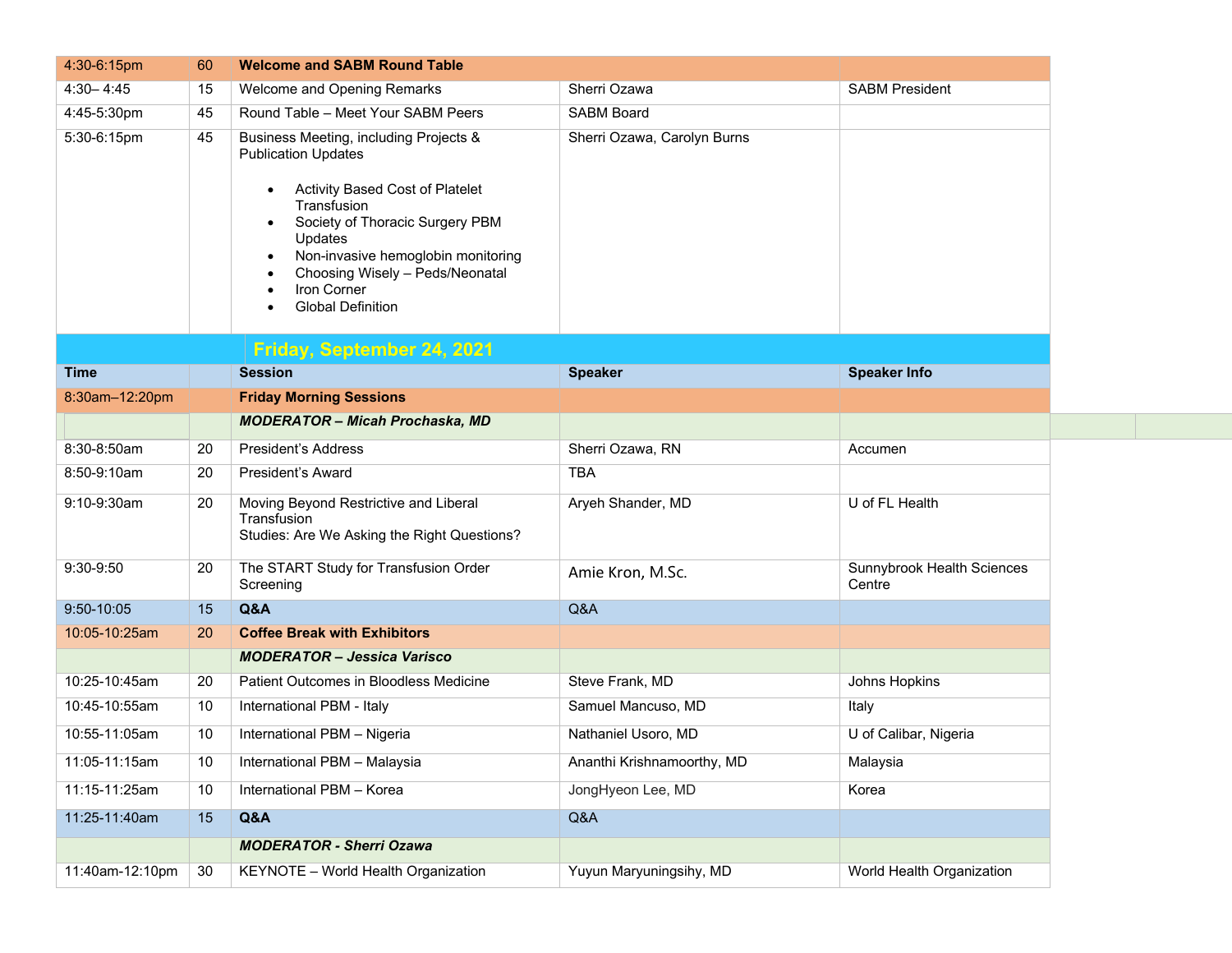| $12:10 - 12:30$ pm | 20 | Glad to Be Here!                                                           | John Foley                | Former Lead Pilot, Blue<br>Angels |
|--------------------|----|----------------------------------------------------------------------------|---------------------------|-----------------------------------|
| 12:30-1:30pm       |    | <b>LUNCH - PLEASE VISIT EXHIBITORS</b>                                     |                           |                                   |
| $1:30 - 2:30$      |    | <b>Friday Afternoon Break Out Sessions</b>                                 |                           |                                   |
|                    |    | <b>MODERATOR - Kellie Simmons Massey</b>                                   |                           |                                   |
|                    |    | <b>Proactive Management of Anemia</b>                                      |                           |                                   |
| <b>Time</b>        |    | <b>Session Title / Activity</b>                                            | <b>Speaker</b>            | <b>Speaker Info</b>               |
| 1:30-1:45pm        | 15 | Building a Rock Solid Anemia Clinic                                        | Sarah Walbolt, RN         | Promedica                         |
| 1:45-2:00pm        | 15 | Anemia Clinics - Not Just for PreOp Anymore                                | Adrienne Korzeniewski RN  | Promedica                         |
| 2:00-2:15pm        | 15 | IV Iron Reimbursement - Strategies for Getting                             | Tiffany Hall, RN          | Accumen                           |
|                    |    | Paid                                                                       |                           |                                   |
| 2:15-2:30pm        | 15 | Q&A                                                                        |                           |                                   |
|                    |    | <b>MODERATOR - NurJehan Quraishy, MD</b>                                   |                           |                                   |
|                    |    | Making Use of Technology to Advance Patient Care                           |                           |                                   |
| 1:30-1:45pm        | 15 | Maximizing Use of Cell Salvage                                             | Jon Waters, MD            | <b>UPMC</b>                       |
| 1:45-2:00pm        | 15 | <b>Effective Use of Viscoelastic Testing</b>                               | Linda Shore-Lesserson, MD | North Shore Univ Hosp             |
| 2:00-2:15pm        | 15 | Under Pressure - Hyperbaric Oxygen Therapy in<br><b>Bloodless Medicine</b> | Kelly Johnson-Arbor., MD  | Medstar Georgetown                |
| 2:15-2:30pm        | 15 | Q&A                                                                        |                           |                                   |
|                    |    | <b>MODERATOR - David Faraoni, MD</b>                                       |                           |                                   |
|                    |    | Solid Organ Transplant and Coagulation Management                          |                           |                                   |
| $1:30-1:45$ pm     | 15 | Transfusion Alternatives and Conservation in<br>Liver Transplant           | Daniel Cormican, MD       | Allegheny Health                  |
| 1:45-2:00pm        | 15 | Coagulation Therapy in Chronic Liver Disease                               | Gaurav Gupta, MD          | Sloan Kettering                   |
| 2:00-2:15pm        | 15 | Cardiac Transplant without Transfusion                                     | Thomas MacGillivray, MD   | <b>Houston Methodist</b>          |
| 2:15-2:30pm        | 15 | Q&A                                                                        |                           |                                   |
|                    |    | <b>MODERATOR - Carolyn Burns, MD</b>                                       |                           |                                   |
|                    |    | Data Management in PBM                                                     |                           |                                   |
| 1:30-1:45pm        | 15 | PBM and the Learning Healthcare System                                     | Micah Prochaska. MD       | U of Chicago                      |
| 1:45-2:00pm        | 15 | Use of a Transfusion Compliance Dashboard                                  | Susan Dasovich            | U of lowa                         |
| 2:00-2:15pm        | 15 | <b>Effective Data Mining for PBM</b>                                       | Richard Gammon, MD        | OneBlood                          |
| 2:15-2:30pm        | 15 | Q&A                                                                        |                           |                                   |
|                    |    | <b>MODERATOR - Patricia Ford, MD</b>                                       |                           |                                   |
|                    |    | Bloodless Medicine - When Transfusion is Not an Option                     |                           |                                   |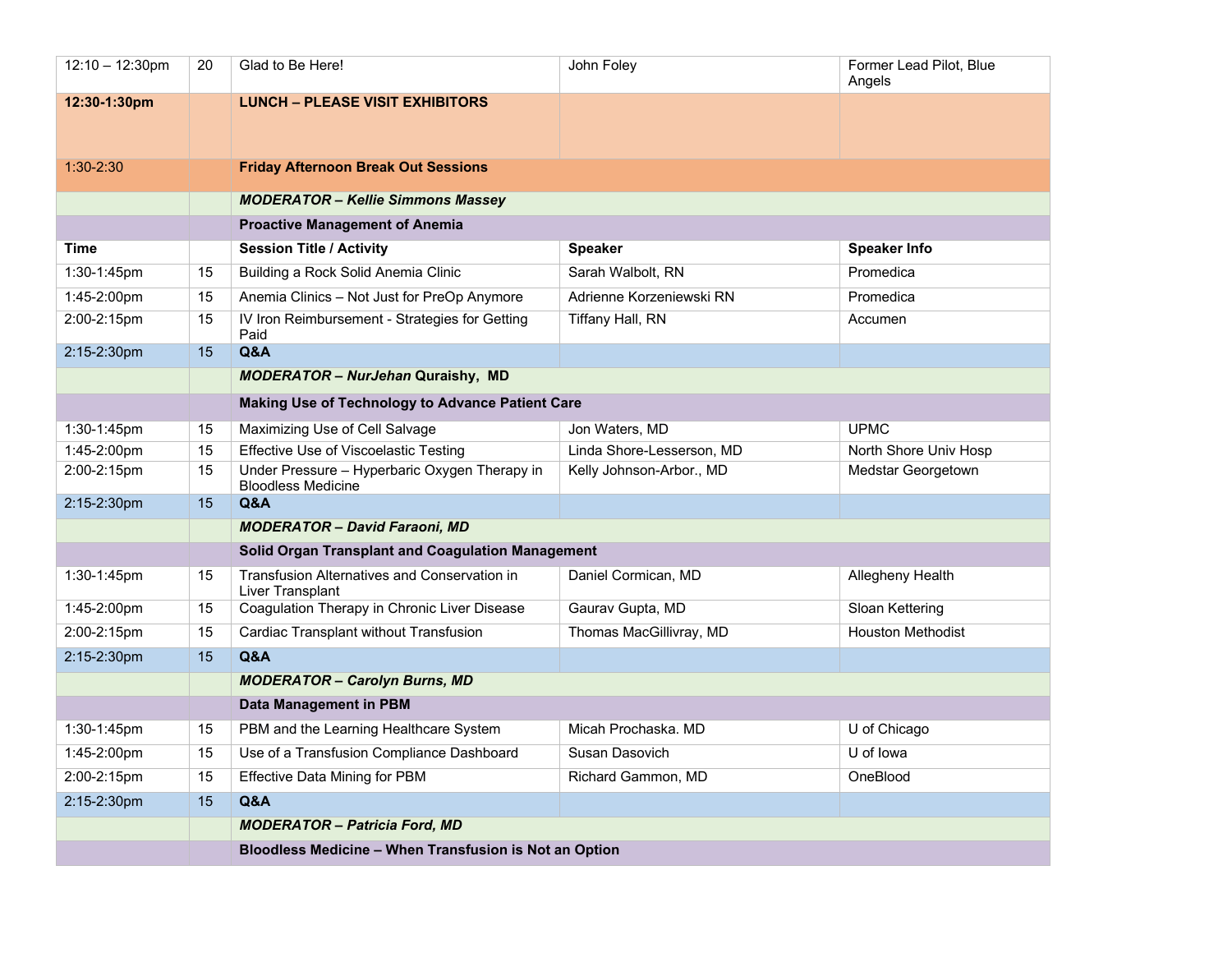| 1:30-1:45pm      | 15 | Non-Transfusion Treatments for Sickle Cell<br>Disease                                                                                                                                | Lewis Hsu, MD                                                                                                          | U of Illinois         |
|------------------|----|--------------------------------------------------------------------------------------------------------------------------------------------------------------------------------------|------------------------------------------------------------------------------------------------------------------------|-----------------------|
| 1:45-2:00pm      | 15 | Tranexamic Acid in Thrombocytopenia                                                                                                                                                  | Patricia Ford, MD                                                                                                      | Penn Med              |
| 2:00-2:15pm      | 15 | Managing Trauma without Transfusion                                                                                                                                                  | Erin Suydam, MD, FACS                                                                                                  | Allegheny Health      |
| 2:15-2:30pm      | 15 | Q&A                                                                                                                                                                                  |                                                                                                                        |                       |
|                  |    |                                                                                                                                                                                      |                                                                                                                        |                       |
| $2:30 - 3:00$ pm |    | <b>Coffee Break With Exhibitors</b>                                                                                                                                                  |                                                                                                                        |                       |
| $3:00 - 3:45$    |    | <b>Friday Afternoon General Session</b>                                                                                                                                              |                                                                                                                        |                       |
|                  |    | <b>Introduction - Micah Procheska, MD</b>                                                                                                                                            |                                                                                                                        |                       |
| $3:00 - 3:45$    | 45 | <b>Top PBM Articles</b>                                                                                                                                                              | Susan Goobie, MD / Steve Frank, MD                                                                                     |                       |
| 3:45-6:00pm      |    | <b>SABM Research Session (Stacey Valentine</b><br>and Micah Prochaska select)                                                                                                        |                                                                                                                        |                       |
| $3:45 - 4:15$ pm |    | Top 3 Abstracts                                                                                                                                                                      |                                                                                                                        |                       |
|                  |    | 1. Severity of Pre-Operative Anemia and<br>Association with Post-Operative Mortality in<br>Children: Effect of Pre-operative Red Blood Cell<br>Transfusions, an Exploratory Analysis | Ms. Siri Kakumani<br>Dr. Noupama Mirighalle<br>Dr. Ruchika Goel                                                        |                       |
|                  |    | 2. Over-Transfusion in Pediatric Patients Intra-<br>operatively. A Retrospective Observational Study<br>at a Tertiary Pediatric Hospital.                                            | Dr. Timothy Walsh<br>Ms. Anna Kordun<br>Mr. Steven Staffa<br>Dr. Joseph Cravero<br>Dr. Susan Goobie                    |                       |
|                  |    | 3. The incidence and etiology of perioperative<br>anemia in infants and children undergoing surgery<br>for craniosynostosis at a single tertiary care<br>hospital                    | Dr. Janice Davis<br>Ms. Karina Lukovits<br>Mr. Steven Staffa<br>Dr. Mark Proctor<br>Dr. John Meara<br>Dr. Susan Goobie |                       |
| 4:15-4:45pm      | 30 | <b>Research Grant Award</b><br>Presentation - 2020 Research Grant Awardee                                                                                                            | Justyna Bartoszko, MD, MSc, FRCPC                                                                                      |                       |
| 4:45-6:00pm      | 75 | Poster session                                                                                                                                                                       |                                                                                                                        |                       |
|                  |    | <b>Saturday, September 25, 2021</b>                                                                                                                                                  |                                                                                                                        |                       |
| <b>Time</b>      |    | <b>Session</b>                                                                                                                                                                       | <b>Speaker</b>                                                                                                         | <b>Speaker Info</b>   |
| $8:30 - 1;00$ pm |    | <b>Saturday Sessions</b>                                                                                                                                                             |                                                                                                                        |                       |
|                  |    | <b>MODERATOR - Sarah Walbolt</b>                                                                                                                                                     |                                                                                                                        |                       |
| 8:30-10:10am     |    | <b>PBM in Pediatrics</b>                                                                                                                                                             |                                                                                                                        |                       |
| 8:30-8:50am      | 20 | TAXI-CAB (Transfusion and Anemia Expertise<br>Initiative - Control/Avoidance of Bleeding)                                                                                            | Marrianne Nellis, MD                                                                                                   | Weill Cornell, NY     |
| 8:50-9:10 am     | 20 | PBM in Pediatrics                                                                                                                                                                    | David Faraoni, MD                                                                                                      | University of Toronto |
| 9:10-9:30am      | 20 | Use of Blood Products in Pediatric ECMO                                                                                                                                              | Oliver Karam, MD                                                                                                       | Children's Hosp of VA |